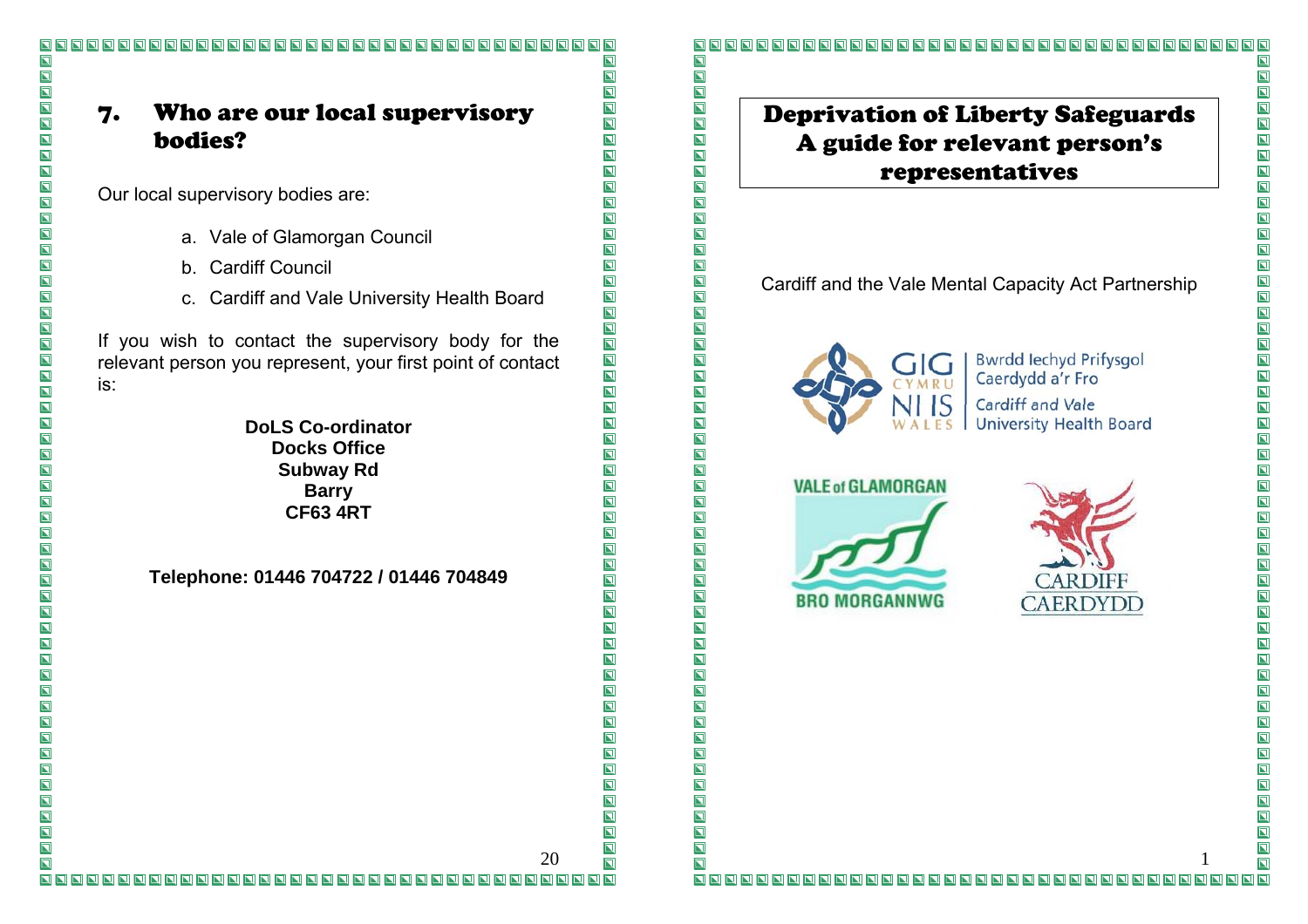#### $\overline{\mathbf{N}}$  $\overline{\mathbf{L}}$  $\overline{\mathbf{N}}$  $\overline{\mathbf{N}}$ **Contents**  $\overline{\mathbf{z}}$  $\overline{\mathbf{z}}$

1.About this booklet

 $\overline{\mathbf{z}}$ 

ND N

 $\overline{\mathbf{z}}$ IN<br>N

 $\overline{\mathbf{z}}$ 

 $\overline{\mathbf{z}}$ 

OOO

 $\overline{\mathbf{z}}$ 

**NN** 

 $\overline{\mathbf{z}}$ 

 $\overline{\mathbf{z}}$ 

 $\overline{\mathbf{z}}$ 

 $\overline{\mathbf{p}}$ 

 $\overline{\mathbf{p}}$ 

 $\overline{\blacksquare}$ 

 $\overline{\mathbf{z}}$ 

 $\overline{\mathbf{z}}$ 

 $\overline{\mathbf{z}}$ 

 $\overline{\mathbf{z}}$ 

 $\overline{\mathbf{N}}$ 

 $\overline{\mathbf{z}}$ 

 $\overline{\mathbf{N}}$ 

 $\blacksquare$ 

 $\overline{\mathbf{z}}$ 

 $\overline{\mathbf{N}}$ 

 $\overline{\mathbf{z}}$ 

 $\blacksquare$ 

 $\overline{\mathbf{z}}$ 

 $\overline{\mathbf{z}}$ 

 $\overline{\mathbf{z}}$ 

 $\overline{\mathbf{z}}$ 

 $\overline{\mathbf{z}}$ 

 $\overline{\mathbf{z}}$  $\overline{\mathbf{z}}$ 

 $\overline{\mathbf{z}}$ 

 $\overline{\mathbf{N}}$ 

 $\overline{\mathbf{z}}$ 

 $\overline{\mathbf{z}}$ 

 $\overline{\mathbf{N}}$ 

- 2. Your responsibilities as the RPR
- 3. Understanding the MCA DOLS: An overview for RPR's.
- 4. Your rights as an RPR
- 5. Finishing your work as an RPR
- 6. What happens when there is no RPR available?

2

 $\overline{\mathbf{N}}$ 

 $\overline{\blacksquare}$ 

 $\overline{\mathbf{z}}$ 

 $\overline{\mathbf{N}}$ 

 $\overline{\mathbf{z}}$ 

 $\overline{\blacksquare}$ 

 $\overline{\mathbf{z}}$ 

 $\overline{\mathbf{z}}$ 

 $\overline{\blacksquare}$ 

 $\overline{\mathbf{N}}$ 

 $\overline{\mathbf{N}}$ 

 $\blacksquare$ 

 $\overline{\mathbf{z}}$ 

 $\overline{\mathbf{z}}$ 

 $\overline{\blacksquare}$ 

 $\overline{\mathbf{z}}$ 

 $\overline{\mathbf{z}}$ 

 $\overline{\mathbf{z}}$ 

 $\overline{\mathbf{z}}$ 

 $\overline{\mathbf{z}}$ 

 $\overline{\mathbf{z}}$ 

 $\overline{\mathbf{z}}$ 

 $\overline{\blacksquare}$ 

 $\overline{\blacksquare}$ 

 $\overline{\blacksquare}$ 

 $\overline{\mathbf{z}}$ 

NNDD

 $\overline{\mathbf{z}}$ 

 $\overline{\mathbf{z}}$ 

 $\overline{\mathbf{z}}$ 

 $\overline{\mathbf{N}}$ 

 $\overline{\mathbf{z}}$ 

 $\overline{\mathbf{z}}$ 

 $\overline{\mathbf{z}}$ 

 $\overline{\mathbf{N}}$ 

 $\overline{\mathbf{z}}$ 

 $\overline{\mathbf{z}}$ 

 $\overline{\mathbf{z}}$ 

 $\overline{\mathbf{z}}$ 

 $\overline{\mathbf{z}}$ 

 $\overline{\mathbf{z}}$ 

 $\overline{\mathbf{z}}$ 

 $\overline{\mathbf{z}}$ 

 $\overline{\mathbf{z}}$ 

 $\overline{\blacksquare}$ 

 $\overline{\mathbf{N}}$ 

 $\overline{\mathbf{z}}$ 

 $\overline{\mathbf{N}}$ 

 $\overline{\mathbf{z}}$ 

 $\blacksquare$ 

 $\blacksquare$ 

 $\overline{\mathbf{z}}$ 

 $\overline{\mathbf{z}}$ 

 $\overline{\mathbf{z}}$ 

 $\blacksquare$ 

 $\overline{\mathbf{z}}$ 

 $\overline{\mathbf{N}}$ 

 $\overline{\mathbf{z}}$ 

 $\overline{\mathbf{z}}$ 

 $\overline{\mathbf{z}}$ 

 $\overline{\mathbf{N}}$ 

 $\blacksquare$ 

 $\overline{\mathbf{z}}$ 

 $\overline{\mathbf{z}}$  $\overline{\mathbf{p}}$ 

 $\overline{\blacksquare}$ 

 $\overline{\mathbf{z}}$ 

 $\blacksquare$ 

 $\overline{\mathbf{z}}$ 

 $\blacksquare$ 

 $\overline{\mathbf{N}}$ 

 $\overline{\mathbf{z}}$ 

 $\overline{\mathbf{z}}$ 

 $\overline{\mathbf{N}}$ 

 $\overline{\mathbf{z}}$ 

 $\overline{\mathbf{z}}$ 

 $\overline{\mathbf{z}}$ 

 $\overline{\mathbf{z}}$ 

 $\overline{\mathbf{z}}$ 

 $\blacksquare$ 

 $\overline{\mathbf{z}}$ 

 $\overline{\blacksquare}$ 

 $\overline{\mathbf{z}}$ 

 $\overline{\mathbf{z}}$  $\overline{\mathbf{z}}$ 

 $\overline{\mathbf{z}}$ 

 $\blacksquare$ 

 $\overline{\mathbf{z}}$ 

 $\overline{\mathbf{z}}$  $\overline{\mathbf{p}}$ 

 $\overline{\mathbf{p}}$ 

 $\overline{\mathbf{z}}$ 

 $\overline{\mathbf{z}}$ 

 $\overline{\mathbf{z}}$ 

 $\overline{\mathbf{N}}$ 

 $\overline{\mathbf{z}}$ 

 $\overline{\mathbf{N}}$ 

 $\overline{\mathbf{p}}$ 

7. Who are our local supervisory bodies?

 $\overline{\mathbf{N}}$ 

> If the supervisory body believes that you are not keeping in touch with the relevant person, no longer acting in the person's best interests or no longer eligible to be an RPR, it should contact you to clarify the position before deciding whether to terminate your appointment.

If you are no longer eligible to be a person's RPR, the supervisory body may seek your advice on who would be an appropriate replacement.

#### 6. What happens when there is no RPR available?

A person who is being deprived of their liberty will be in a particularly vulnerable position during any delays in the appointment of an RPR since there will be nobody to represent their interests or to apply for a review on their behalf. If there is nobody who can support and represent the person (other than someone who is engaged in providing care or treatment for the person in a professional capacity or for remuneration), the managing authority must notify the supervisory body, who must instruct an Independent Mental Capacity Advocate (IMCA) to represent the person until a new representative is appointed.

The role of an IMCA instructed in these circumstances is essentially the same as that of an RPR. The IMCA's appointment ends when the new RPR is appointed.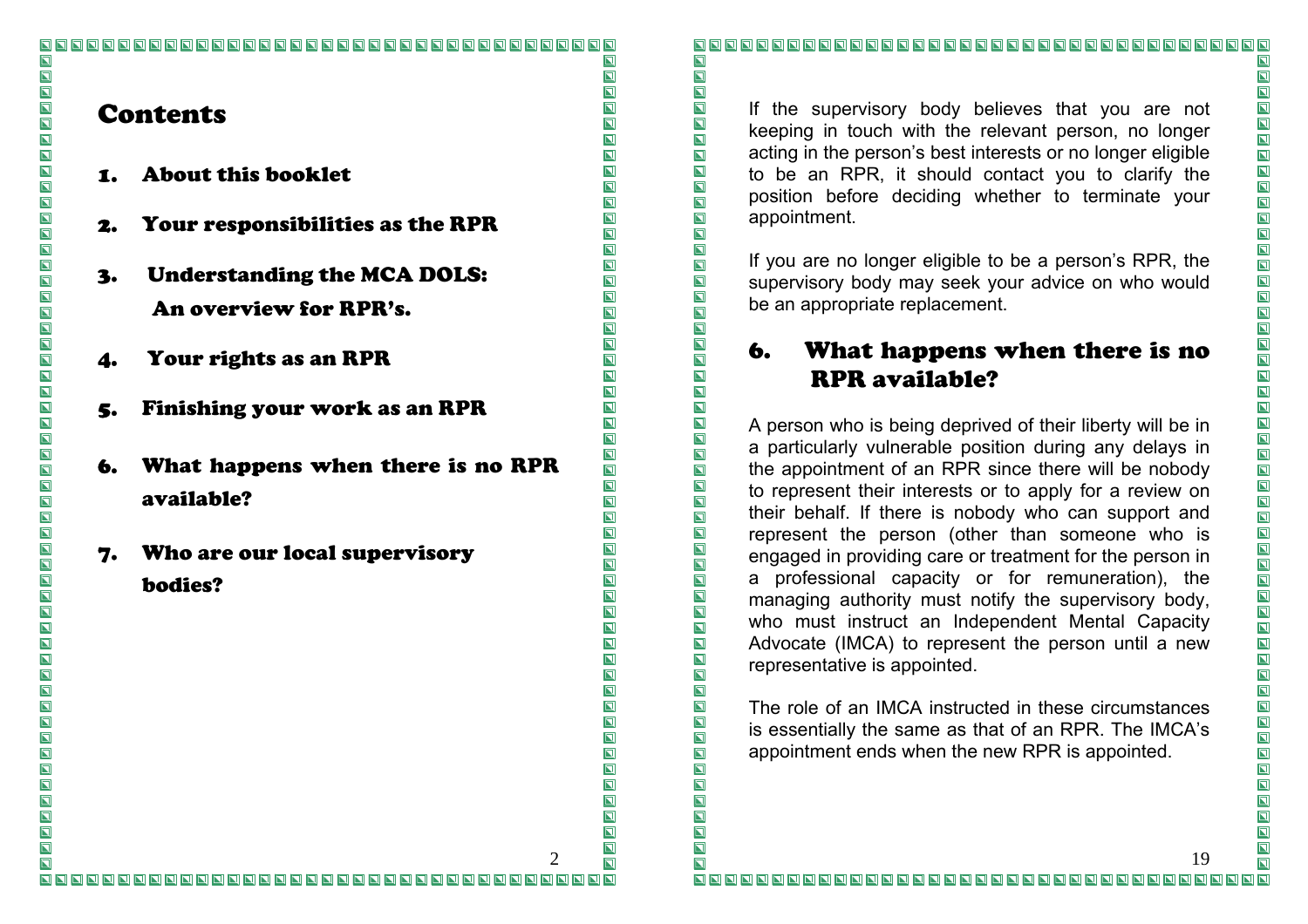# 5. Finishing your work as an RPR

Your work as an RPR will usually finish when the relevant person's authorisation comes to an end. However, there may be special circumstances in which your time as an RPR may end prematurely. For example, this could happen if you decide that you no longer wish to continue in the role, or if the supervisory body is concerned that you are no longer maintaining regular contact with the relevant person or acting in their best interests.

In every case where an RPR's role is terminated, the supervisory body should inform the RPR of the date when their role will come to an end and clearly state the reasons for their decision.

#### Your appointment as an RPR will be terminated if:

- the standard authorisation comes to an end and a new authorisation is not granted
- the relevant person objects to you continuing in your role as the RPR and selects a different person to be their representative (providing that they have the capacity required to make this decision)
- a Donee or deputy objects to you continuing in the role of RPR (if they have the authority to do so)
- the supervisory body believes that you are no longer willing or eligible to continue in the role of RPR
- the supervisory body becomes aware that you are not keeping in touch with the relevant person or that you are not acting in their best interests

#### 

#### 1.About this booklet

This booklet is designed to help you understand and fulfill your role as a relevant person's representative (RPR).

As an RPR, you have been appointed to support a person who is deprived of their liberty (known as an R.P.) under the Mental Capacity Act 2005 Deprivation of Liberty Safeguards (MCA DOLS).

When a person lacks the mental capacity to make decisions about the care or treatment they need, and may be at risk if that care is not provided, it is sometimes in their best interests to deprive them of their liberty. The aim of this is to prevent them from coming to harm. The MCA DOLS exist to ensure that no one is deprived of their liberty without good reason, and that if someone needs to be deprived of their liberty in these circumstances, that person still has specific rights.

One of these rights is that every person deprived of their liberty under the terms of the MCA DOLS must have an RPR like you to protect their interests throughout the process.

This booklet contains all the information you need to understand your role and responsibilities as a person's RPR. It will enable you to represent the interests of the person being deprived of liberty in the best possible way.

 $\overline{\mathbf{z}}$ 18 $\overline{\mathbf{z}}$ 

 $\overline{\mathbf{N}}$ 

 $\overline{\blacksquare}$ 

 $\overline{\mathbf{N}}$ 

 $\overline{\mathbf{N}}$ 

 $\blacksquare$ 

 $\overline{\mathbf{z}}$ 

 $\blacksquare$ 

 $\overline{\mathbf{E}}$ 

 $\overline{\blacksquare}$ 

 $\overline{\blacksquare}$ 

 $\overline{\mathbf{z}}$ 

 $\overline{\mathbf{z}}$ 

 $\overline{\blacksquare}$ 

 $\overline{\blacksquare}$ 

 $\overline{\blacksquare}$ 

 $\overline{\blacksquare}$ 

 $\overline{\mathbf{z}}$ 

 $\overline{\mathbf{p}}$ 

IN

 $\overline{\blacksquare}$ 

 $\overline{\mathbf{z}}$ 

 $\overline{\blacksquare}$ 

 $\overline{\blacksquare}$ 

 $\overline{\blacksquare}$ 

 $\overline{\mathbf{z}}$ 

NNDD

 $\overline{\mathbf{N}}$ 

 $\overline{\mathbf{z}}$ 

 $\overline{\mathbf{N}}$ 

 $\overline{\blacksquare}$ 

 $\overline{\blacksquare}$ 

OO

 $\overline{\mathbf{z}}$ 

 $\overline{\mathbf{z}}$ 

 $\overline{\mathbf{z}}$ 

 $\overline{\blacksquare}$ 

 $\overline{\mathbf{z}}$ 

 $\overline{\mathbf{z}}$ 

 $\overline{\blacksquare}$ 

 $\overline{\mathbf{z}}$ 

 $\overline{\blacksquare}$ 

 $\overline{\mathbf{z}}$ 

 $\overline{\mathbf{z}}$ 

 $\overline{\mathbf{N}}$ 

 $\blacksquare$ 

 $\overline{\mathbf{u}}$ 

 $\overline{\mathbf{z}}$ 

 $\overline{\mathbf{z}}$ 

 $\overline{\mathbf{z}}$ 

 $\overline{\mathbf{z}}$ 

 $\overline{\mathbf{z}}$ 

 $\overline{\mathbf{z}}$ 

 $\overline{\mathbf{z}}$ 

 $\blacksquare$ 

 $\blacksquare$ 

 $\overline{\mathbf{z}}$ 

 $\overline{\mathbf{z}}$ 

 $\overline{\mathbf{z}}$ 

 $\blacksquare$ 

 $\overline{\mathbf{z}}$ 

 $\overline{\blacksquare}$ 

 $\overline{\mathbf{z}}$ 

 $\overline{\mathbf{z}}$ 

 $\overline{\mathbf{D}}$ 

 $\overline{\mathbf{z}}$ 

 $\blacksquare$ 

 $\overline{\mathbf{N}}$ 

 $\overline{\blacksquare}$ 

 $\overline{\mathbf{z}}$ 

 $\overline{\mathbf{b}}$  $\blacksquare$  $\overline{\mathbf{z}}$ 

 $\blacksquare$  $\blacksquare$ 

 $\blacksquare$ 

 $\overline{\mathbf{z}}$ 

 $\blacksquare$ 

 $\overline{\mathbf{z}}$  $\overline{\mathbf{p}}$ 

 $\overline{\mathbf{z}}$  $\overline{\mathbf{z}}$ 

 $\overline{\mathbf{z}}$ 

 $\overline{\mathbf{z}}$ 

 $\overline{\mathbf{z}}$ 

 $\overline{\mathbf{z}}$ 

 $\overline{\mathbf{z}}$ 

 $\overline{\mathbf{z}}$ 

 $\overline{\mathbf{z}}$ 

 $\overline{\mathbf{z}}$ 

 $\overline{\mathbf{z}}$ 

 $\overline{\mathbf{z}}$ 

 $\overline{\mathbf{N}}$ 

 $\overline{\mathbf{z}}$ 

 $\overline{\mathbf{N}}$ 

 $\overline{\mathbf{p}}$ 

 $\overline{\mathbf{z}}$ 

 $\overline{\mathbf{z}}$ 

 $\blacksquare$ 

 $\overline{\mathbf{z}}$ 

 $\blacksquare$  $\overline{\mathbf{p}}$ 

 $\overline{\blacksquare}$ 

**NNNNNNN** 

NNNNNNN

 $\overline{\blacksquare}$ 

 $\blacksquare$ 

3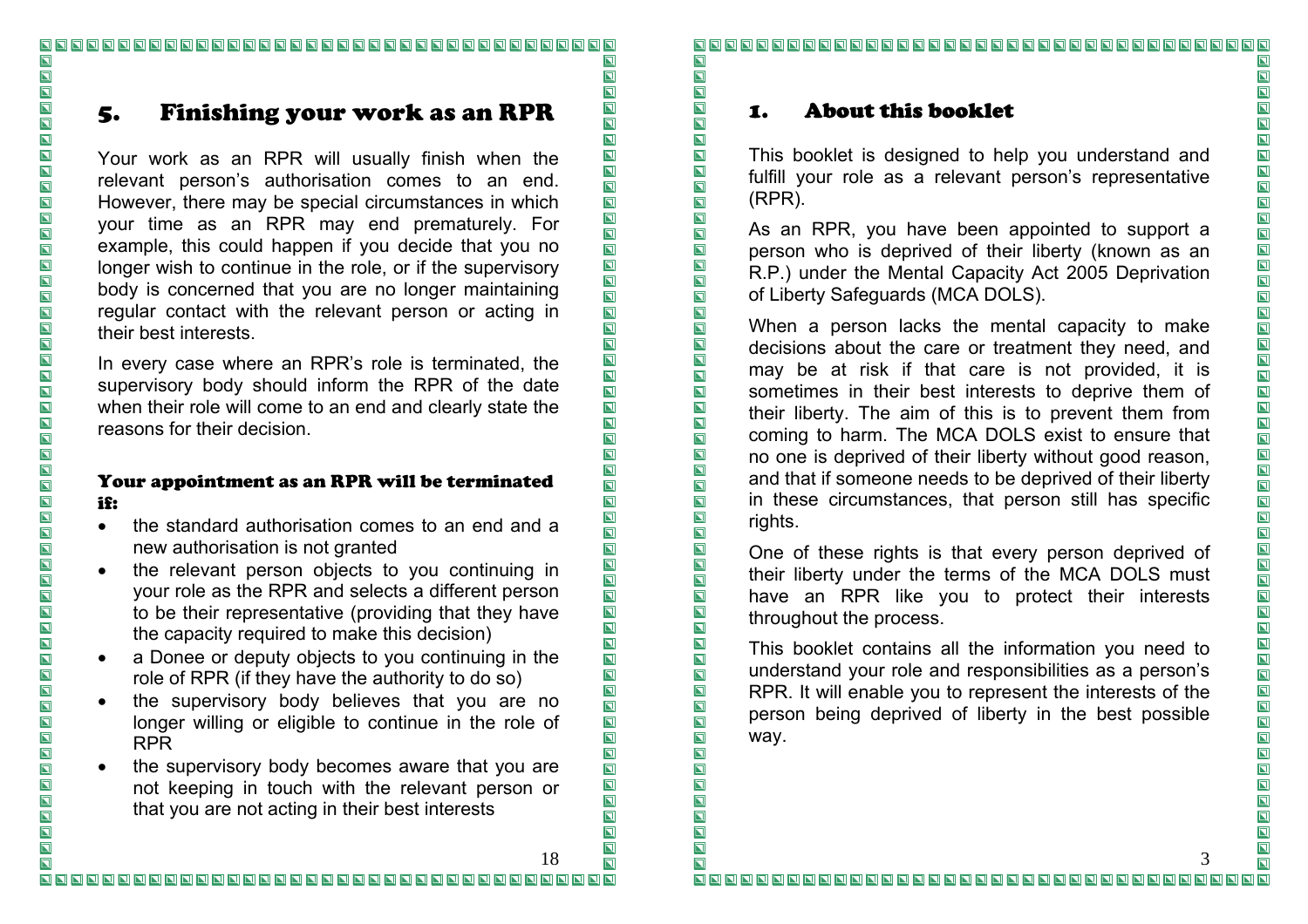#### 

# Your role as the RPR is:

 $\overline{\mathbf{N}}$ 

 $\overline{\mathbf{L}}$ 

 $\overline{\blacksquare}$ 

 $\overline{\mathbf{z}}$ 

 $\overline{\mathbf{u}}$ 

NNNNN

 $\overline{\mathbf{z}}$ 

 $\overline{\mathbf{z}}$ 

 $\overline{\mathbf{z}}$ 

OOO

 $\overline{\mathbf{z}}$ 

 $\overline{\mathbf{z}}$ 

 $\overline{\mathbf{z}}$ 

 $\overline{\blacksquare}$ 

 $\overline{\mathbf{N}}$ 

**NNDD** 

 $\overline{\mathbf{N}}$ 

 $\overline{\mathbf{z}}$ 

 $\overline{\mathbf{z}}$ 

OOO

IND

 $\overline{\mathbf{z}}$ 

 $\overline{\mathbf{L}}$ 

 $\overline{\mathbf{z}}$ 

 $\overline{\mathbf{p}}$ 

 $\overline{\mathbf{z}}$ 

IN<br>DD

 $\overline{\mathbf{z}}$ 

 $\overline{\mathbf{z}}$  $\overline{\mathbf{u}}$ 

 $\overline{\mathbf{z}}$ 

 $\overline{\mathbf{z}}$ 

 $\overline{\mathbf{N}}$  $\overline{\mathbf{z}}$ 

- to maintain contact with the person being deprived of their liberty
- to represent and support that person in all matters relating to the MCA DOLS, including, if appropriate, requesting a review, using an organisation's complaints procedure on the person's behalf or making an application to the Court of Protection
- to provide support that is independent of the relevant person's commissioners and service providers.

## Key terms used in the MCA DOLS legislation include:

- • **Supervisory body**: this refers to Local Health Boards and Local Authorities
- • **Managing authority**: this is the person or body with management responsibility for the hospital or care home in which a person is being, or may be, deprived of liberty
- • **Standard authorisation** : this permits lawful deprivation of liberty in the relevant hospital or care home and is issued by a supervisory body
- • **Urgent authorisation**: this permits lawful deprivation of liberty and is issued by a managing authority for a maximum of 7 days which may be extended by a Supervisory Body by a maximum of a further 7 days in exceptional circumstances to allow for the assessments for a standard authorisation to be completed.

#### $\overline{\mathbf{N}}$

• your right, where the relevant person does not have a paid 'professional' representative, to request the support of an IMCA.

#### Legal representation: The right to an IMCA

Both the person who is deprived of liberty under a standard authorisation and you as their RPR has a statutory right of access to an IMCA. It is the responsibility of the supervisory body to instruct an IMCA if you, or the person deprived of their liberty, requests one.

The IMCA will give you extra support if you need it, and will help you to make the best possible use of the review process and the Court of Protection. You only have access to an IMCA if you are an unpaid RPR.

The IMCA can also help you and the relevant person understand:

- why the person meets the criteria for authorisation
- how long the authorisation will last
- any conditions to which the authorisation is subject.

The IMCA will have the right to make submissions to the supervisory body to provide relevant information for assessors. In addition, they can request reviews of qualifying requirements.

As the RPR, you can request support from an IMCA more than once during the period of the authorisation. For example, you might choose to ask for help at the start of the authorisation and then again later in order to request a review.

4

 $\overline{\mathbf{N}}$ 

 $\overline{\mathbf{z}}$ 

 $\overline{\mathbf{z}}$ 

 $\overline{\mathbf{z}}$ 

 $\overline{\mathbf{z}}$ 

 $\overline{\blacksquare}$ 

 $\overline{\mathbf{z}}$ 

 $\overline{\mathbf{E}}$ 

 $\overline{\mathbf{N}}$ 

**NNDD** 

 $\overline{\blacksquare}$ 

 $\overline{\blacksquare}$ 

 $\overline{\blacksquare}$ 

 $\overline{\mathbf{z}}$  $\overline{\mathbf{N}}$ 

 $\overline{\blacksquare}$ 

 $\overline{\mathbf{z}}$ 

 $\overline{\mathbf{z}}$ 

 $\overline{\blacksquare}$ 

 $\overline{\blacksquare}$ 

 $\overline{\blacksquare}$ 

 $\overline{\mathbf{z}}$ 

ODD OD

 $\overline{\mathbf{N}}$ 

 $\overline{\mathbf{z}}$ 

 $\overline{\mathbf{z}}$ 

 $\overline{\blacksquare}$ 

 $\overline{\blacksquare}$ 

OO

 $\overline{\mathbf{N}}$ 

 $\overline{\blacksquare}$ 

 $\overline{\mathbf{N}}$ 

 $\overline{\mathbf{z}}$ 

 $\overline{\mathbf{z}}$ 

 $\overline{\mathbf{N}}$ 

 $\overline{\mathbf{N}}$ 

 $\overline{\mathbf{z}}$ 

 $\overline{\blacksquare}$ 

 $\overline{\mathbf{N}}$ 

 $\blacksquare$ 

 $\overline{\mathbf{u}}$ 

 $\overline{\mathbf{z}}$ 

 $\overline{\mathbf{z}}$ 

 $\overline{\mathbf{z}}$ 

 $\overline{\mathbf{z}}$ 

 $\blacksquare$ 

 $\overline{\mathbf{N}}$ 

 $\blacksquare$ 

 $\blacksquare$ 

 $\overline{\mathbf{N}}$ 

 $\overline{\mathbf{z}}$ 

 $\overline{\mathbf{z}}$ 

 $\overline{\mathbf{z}}$  $\overline{\mathbf{p}}$ 

 $\overline{\mathbf{a}}$ 

 $\overline{\blacksquare}$ 

 $\blacksquare$ 

 $\blacksquare$ 

 $\overline{\mathbf{z}}$ 

 $\overline{\blacksquare}$ 

 $\overline{\mathbf{N}}$ 

 $\overline{\blacksquare}$ 

 $\blacksquare$ 

INND

 $\blacksquare$  $\blacksquare$ 

 $\overline{\mathbf{N}}$ 

 $\overline{\mathbf{z}}$ 

 $\overline{\mathbf{z}}$ 

 $\overline{\mathbf{z}}$  $\overline{\mathbf{p}}$ 

 $\blacksquare$ 

 $\overline{\mathbf{z}}$ 

 $\overline{\mathbf{z}}$ 

 $\blacksquare$ 

 $\blacksquare$ 

 $\blacksquare$ 

 $\overline{\mathbf{z}}$ 

 $\overline{\mathbf{p}}$ 

 $\overline{\mathbf{z}}$ 

 $\overline{\mathbf{z}}$ 

 $\overline{\mathbf{N}}$ 

 $\overline{\mathbf{z}}$ 

 $\blacksquare$ 

 $\overline{\mathbf{N}}$ 

 $\overline{\mathbf{p}}$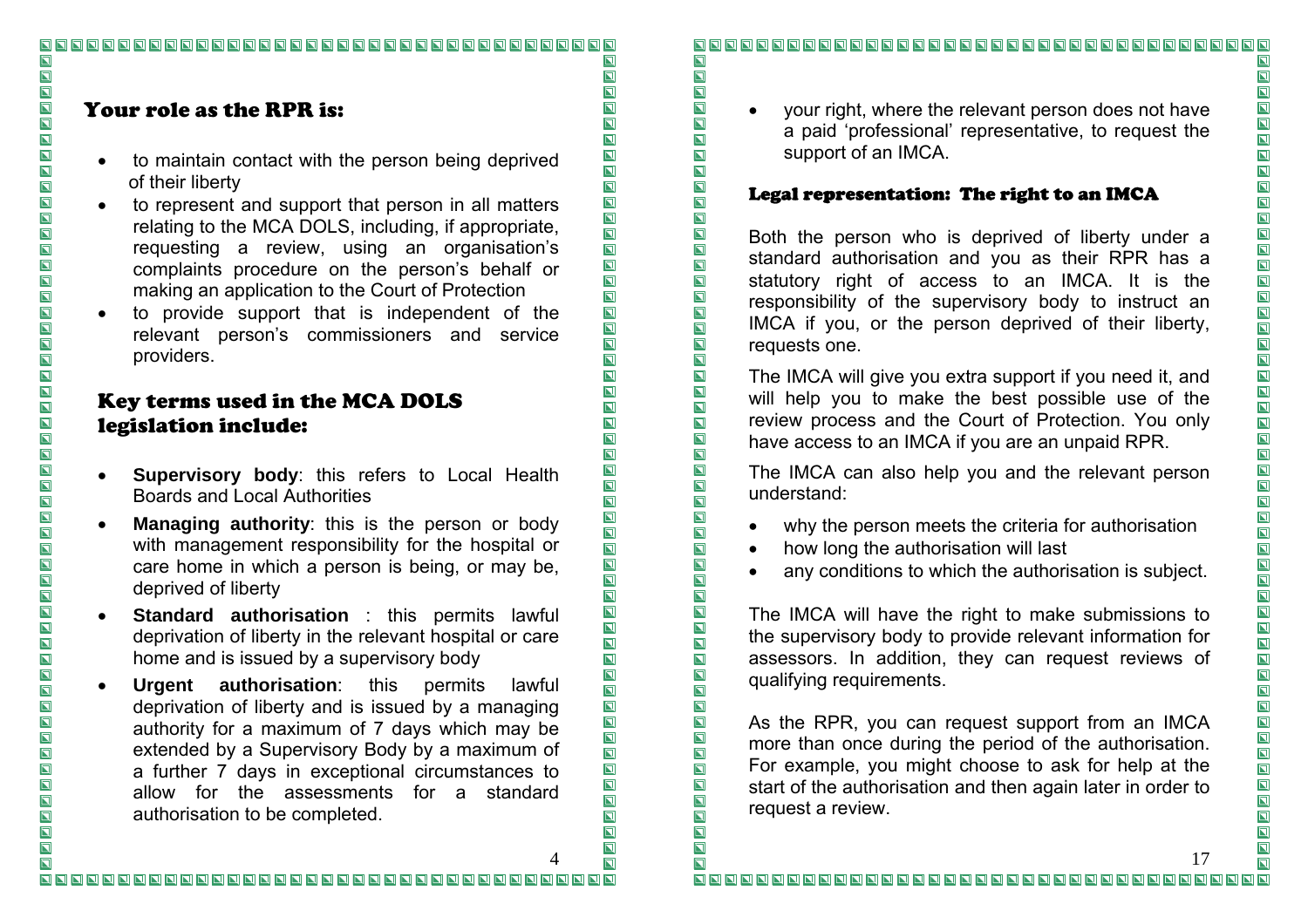## What happens when an authorisation comes to an end?

If an authorisation is terminated for any reason, the supervisory body should inform you in writing. The person should cease to be deprived of their liberty immediately. This also applies if an authorisation is suspended, which is possible for a maximum of 28 calendar days.

# 4. Your rights as an RPR

#### Support from managing authorities

Managing authorities and supervisory bodies should keep you informed about sources of support and information available to help you in your role, including how to access the support of an Independent Mental Capacity Advocate (IMCA).

As soon as possible after a standard deprivation of liberty authorisation is given, the managing authority must make sure that both you and the relevant person understand:

- the effect of the authorisation
- the formal and informal complaints procedures that are available to both of you
- your right to request a review
- your right to make an application to the Court of Protection to seek variation or termination of the authorisation

- • **Relevant person** : this is the person who needs to be deprived of liberty
	- • **Relevant person's representative**: this is the person who represents the relevant person
- • **best interests assessor** : this is the person who assesses whether or not deprivation of liberty is in the person's best interests, is necessary to prevent harm to the person and is a proportionate response to the likelihood and seriousness of that harm
- • **advance decision**: this is a decision to refuse specified treatment made in advance by a person who has capacity to do so. The decision will then apply at a future time when that person lacks capacity to consent to, or refuse, the specified treatment. Specific rules apply to advance decisions to refuse life sustaining treatment
- • **Donee of lasting power of attorney** : this is the person appointed under a lasting power of attorney who has the legal right to make decisions within the scope of their authority on behalf of the person (the donor) who made the lasting power of attorney
- • **Independent Mental Capacity Advocate (IMCA):** this is a person who provides support and representation for a person who lacks capacity to make specific decisions in certain defined circumstances. The IMCA was established by the Mental Capacity Act and is not the same as an ordinary advocacy service.

 $\overline{\mathbf{z}}$ 16 $\overline{\mathbf{z}}$ 

 $\overline{\mathbf{N}}$ 

 $\overline{\blacksquare}$ 

 $\overline{\mathbf{N}}$ 

 $\overline{\mathbf{z}}$ 

 $\overline{\mathbf{z}}$ 

 $\overline{\blacksquare}$ 

 $\overline{\mathbf{z}}$ 

 $\overline{\mathbf{z}}$ 

 $\overline{\blacksquare}$ 

 $\overline{\blacksquare}$ 

 $\overline{\mathbf{z}}$ 

 $\overline{\mathbf{z}}$ 

 $\overline{\blacksquare}$ 

 $\overline{\blacksquare}$ 

 $\overline{\blacksquare}$ 

 $\overline{\blacksquare}$ 

 $\overline{\mathbf{z}}$ 

 $\overline{\blacksquare}$ 

 $\overline{\blacksquare}$ 

 $\overline{\mathbf{z}}$ 

 $\overline{\mathbf{z}}$ 

 $\overline{\mathbf{z}}$ 

 $\overline{\blacksquare}$ 

 $\overline{\blacksquare}$ 

 $\overline{\blacksquare}$ 

 $\overline{\blacksquare}$ 

**NND** 

 $\overline{\mathbf{N}}$ 

 $\overline{\mathbf{z}}$ 

 $\overline{\mathbf{z}}$ 

 $\overline{\mathbf{z}}$ 

 $\overline{\blacksquare}$ 

 $\overline{\blacksquare}$ 

 $\overline{\mathbf{z}}$ 

 $\boxed{\textbf{N}}$ 

 $\overline{\mathbf{z}}$ 

 $\overline{\mathbf{z}}$ 

 $\overline{\mathbf{z}}$ 

 $\overline{\blacksquare}$ 

 $\overline{\mathbf{z}}$ 

 $\overline{\mathbf{z}}$ 

 $\overline{\mathbf{z}}$ 

 $\overline{\mathbf{z}}$ 

 $\overline{\blacksquare}$ 

 $\overline{\blacksquare}$ 

 $\overline{\mathbf{z}}$ 

 $\overline{\mathbf{z}}$ 

 $\overline{\mathbf{N}}$ 

 $\blacksquare$ 

 $\blacksquare$ 

 $\overline{\mathbf{z}}$ 

 $\blacksquare$ 

 $\overline{\blacksquare}$ 

 $\overline{\mathbf{z}}$ 

 $\blacksquare$ 

 $\overline{\mathbf{z}}$ 

 $\overline{\mathbf{z}}$ 

 $\overline{\mathbf{N}}$ 

 $\blacksquare$ 

 $\overline{\mathbf{z}}$ 

 $\blacksquare$ 

 $\overline{\mathbf{z}}$ 

 $\overline{\blacksquare}$ 

 $\overline{\mathbf{z}}$ 

 $\overline{\blacksquare}$ 

 $\blacksquare$ 

 $\overline{\mathbf{D}}$ 

 $\overline{\mathbf{D}}$ 

 $\overline{\mathbf{z}}$ 

 $\blacksquare$ 

 $\overline{\mathbf{N}}$ 

 $\overline{\blacksquare}$ 

 $\overline{\mathbf{p}}$  $\overline{\mathbf{N}}$ 

 $\blacksquare$ 

 $\blacksquare$ 

 $\overline{\mathbf{z}}$ 

 $\blacksquare$ 

 $\overline{\blacksquare}$ 

 $\overline{\blacksquare}$ 

 $\overline{\mathbf{z}}$ 

 $\overline{\mathbf{u}}$ 

 $\overline{\mathbf{L}}$ 

 $\overline{\mathbf{z}}$ 

 $\blacksquare$ 

 $\overline{\mathbf{p}}$ 

 $\blacksquare$ 

 $\overline{\mathbf{z}}$ 

 $\overline{\mathbf{N}}$ 

 $\overline{\mathbf{z}}$ 

 $\overline{\mathbf{z}}$ 

 $\overline{\mathbf{z}}$ 

 $\overline{\mathbf{N}}$ 

 $\overline{\mathbf{z}}$ 

 $\overline{\mathbf{N}}$ 

 $\overline{\mathbf{z}}$ 

 $\blacksquare$ 

 $\overline{\mathbf{N}}$ 

 $\blacksquare$ 

 $\blacksquare$ 

 $\overline{\mathbf{p}}$  $\overline{\mathbf{N}}$ 

 $\overline{\mathbf{N}}$ 

 $\overline{\blacksquare}$ 

**NNNNNNN** 

 $\overline{\mathbf{N}}$ 

**NNDD** 

 $\blacksquare$ 

 $\overline{\mathbf{N}}$ 

 $\blacksquare$  $\overline{\mathbf{N}}$ 

5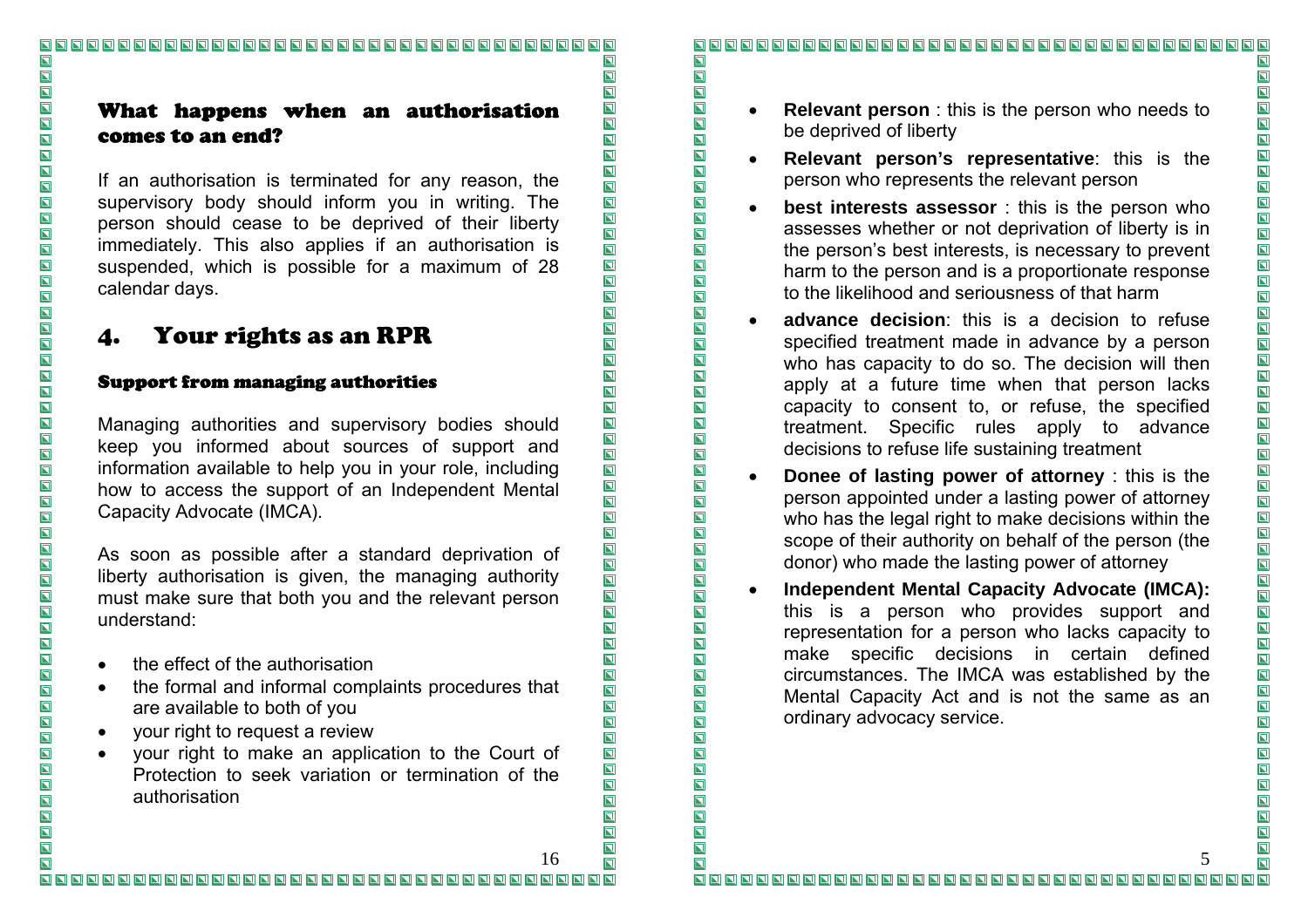## 2. Your responsibilities as the RPR

### Who can be an RPR?

 $\overline{\mathbf{N}}$ 

 $\overline{\mathbf{z}}$ 

 $\overline{\mathbf{N}}$ 

 $\overline{\mathbf{z}}$ 

 $\overline{\mathbf{z}}$ 

 $\overline{\mathbf{u}}$ 

 $\overline{\mathbf{z}}$ 

 $\overline{\mathbf{z}}$ 

NNN

 $\blacksquare$  $\overline{\mathbf{z}}$ 

 $\overline{\mathbf{z}}$ 

 $\overline{\blacksquare}$ 

OOO

 $\overline{\mathbf{z}}$ 

 $\overline{\blacksquare}$ 

 $\overline{\mathbf{z}}$ 

 $\overline{\mathbf{p}}$ 

 $\overline{\mathbf{p}}$ 

 $\overline{\mathbf{z}}$ 

 $\overline{\mathbf{p}}$ 

 $\overline{\mathbf{p}}$ 

 $\overline{\blacksquare}$ 

 $\overline{\mathbf{z}}$ 

 $\overline{\mathbf{z}}$ 

 $\overline{\mathbf{N}}$ 

 $\overline{\mathbf{z}}$ 

**NNDD** 

 $\boxed{\blacksquare}$ 

 $\overline{\mathbf{z}}$ 

 $\overline{\mathbf{L}}$ 

 $\overline{\mathbf{z}}$ 

 $\overline{\mathbf{p}}$ 

 $\overline{\mathbf{z}}$ 

 $\overline{\blacksquare}$ 

 $\overline{\blacksquare}$ 

 $\overline{\mathbf{z}}$ 

 $\overline{\mathbf{z}}$ 

 $\overline{\mathbf{u}}$ 

 $\overline{\mathbf{z}}$ 

 $\overline{\mathbf{z}}$ 

 $\overline{\mathbf{N}}$ 

 $\overline{\mathbf{z}}$ 

In general, a relevant person's representative is a friend or family member who will ensure that the rights of a person being deprived of their liberty are protected. There are certain rules guiding who can be an RPR, which are set out below.

In cases where no friend or family member is willing or eligible, a paid representative will be appointed.

To be eligible for the role of the relevant person's representative, you must be:

- 18 years of age or over
- Able to keep in contact with the relevant person
- Willing to be appointed.

### You must not be:

- Financially interested in the hospital or care home where the relevant person is being deprived of their liberty, or be a relative of a person who has a financial interest
- Employed by, or providing services to, the care home in which the relevant person is residing
- Employed by the hospital in which the relevant person is residing in a role that is, or could be, related to their treatment or care
- Employed to work in the relevant person's supervisory body in a role that is, or could be, related to the relevant person's case.

 $\overline{\mathbf{N}}$ 

Supervisory bodies are also legally required to review an authorisation if:

- the person no longer meets the age, no refusals, mental capacity, mental health or best interests requirements
- the person no longer meets the eligibility requirement because they object to receiving mental health treatment in hospital and they meet the criteria for an application for admission under section 2 or 3 of the Mental Health Act 1983
- there has been a change in the person's situation and, because of that change, it would be appropriate to amend or delete an existing condition of the authorisation or add a new condition
- the reasons why the person now meets the qualifying requirements are different from the reasons recorded at the time the authorisation was given.

If you request a review, the supervisory body must consider which, if any, of the qualifying requirements should be reviewed and record its decision. The supervisory body should then commission the relevant assessments and inform you as the RPR.

If the person no longer meets the qualifying requirements for being deprived of their liberty, the authorisation must be terminated. If the assessments illustrate that deprivation of liberty is still necessary, the supervisory body must consider whether the conditions attached to the authorisation should be amended. In either case, you should be informed in writing.

 $\overline{\mathbf{N}}$  $\overline{\mathbf{z}}$ 

6

 $\overline{\mathbf{N}}$ 

 $\overline{\blacksquare}$ 

 $\overline{\mathbf{z}}$ 

 $\overline{\mathbf{N}}$ 

 $\overline{\mathbf{z}}$ 

 $\overline{\mathbf{z}}$ 

 $\overline{\mathbf{z}}$ 

 $\overline{\mathbf{z}}$  $\overline{\blacksquare}$ 

 $\overline{\mathbf{E}}$ 

 $\overline{\blacksquare}$ 

 $\blacksquare$ 

 $\overline{\blacksquare}$ 

 $\overline{\blacksquare}$ 

 $\overline{\blacksquare}$ 

 $\overline{\blacksquare}$ 

 $\overline{\mathbf{E}}$ 

 $\overline{\blacksquare}$ 

 $\overline{\mathbf{Z}}$ 

 $\overline{\mathbf{z}}$ 

 $\overline{\mathbf{z}}$ 

 $\overline{\blacksquare}$ 

 $\overline{\blacksquare}$ 

 $\overline{\blacksquare}$ 

 $\overline{\mathbf{z}}$ 

 $\overline{\mathbf{E}}$ 

 $\overline{\mathbf{N}}$ 

 $\overline{\mathbf{z}}$ 

 $\overline{\mathbf{z}}$ 

 $\blacksquare$ 

 $\overline{\mathbf{z}}$ 

 $\overline{\mathbf{N}}$ 

 $\overline{\blacksquare}$ 

 $\overline{\mathbf{z}}$ 

 $\overline{\mathbf{z}}$ 

 $\overline{\mathbf{z}}$ 

 $\blacksquare$ 

 $\overline{\blacksquare}$ 

 $\blacksquare$ 

 $\overline{\mathbf{z}}$ 

 $\overline{\blacksquare}$ 

 $\overline{\blacksquare}$ 

 $\overline{\blacksquare}$ 

 $\overline{\mathbf{z}}$ 

 $\overline{\mathbf{z}}$ 

 $\overline{\mathbf{D}}$ 

 $\overline{\mathbf{u}}$ 

 $\overline{\mathbf{z}}$ 

 $\overline{\mathbf{N}}$ 

 $\overline{\mathbf{z}}$ 

 $\blacksquare$ 

 $\overline{\blacksquare}$ 

 $\overline{\mathbf{z}}$ 

 $\blacksquare$ 

 $\blacksquare$ 

 $\overline{\mathbf{L}}$ 

 $\overline{\blacksquare}$ 

 $\overline{\mathbf{z}}$ 

 $\overline{\blacksquare}$ 

 $\overline{\blacksquare}$ 

 $\overline{\mathbf{a}}$ 

 $\overline{\blacksquare}$ 

 $\overline{\mathbf{z}}$ 

 $\overline{\mathbf{D}}$ 

 $\overline{\mathbf{D}}$ 

 $\overline{\mathbf{D}}$ 

 $\blacksquare$ 

 $\overline{\mathbf{p}}$ 

 $\overline{\blacksquare}$ 

 $\blacksquare$ 

 $\overline{\mathbf{b}}$ 

 $\blacksquare$  $\blacksquare$ 

 $\blacksquare$ 

 $\blacksquare$ 

 $\blacksquare$ 

 $\overline{\mathbf{z}}$ 

 $\blacksquare$  $\overline{\mathbf{p}}$ 

 $\overline{\blacksquare}$ 

 $\overline{\mathbf{z}}$  $\overline{\mathbf{z}}$ 

 $\overline{\mathbf{z}}$ 

 $\overline{\mathbf{D}}$ 

 $\blacksquare$ 

 $\overline{\mathbf{p}}$ 

 $\blacksquare$ 

 $\overline{\mathbf{D}}$ 

 $\overline{\mathbf{z}}$ 

 $\blacksquare$ 

 $\blacksquare$ 

 $\blacksquare$ 

 $\blacksquare$ 

 $\blacksquare$ 

 $\blacksquare$ 

 $\overline{\mathbf{z}}$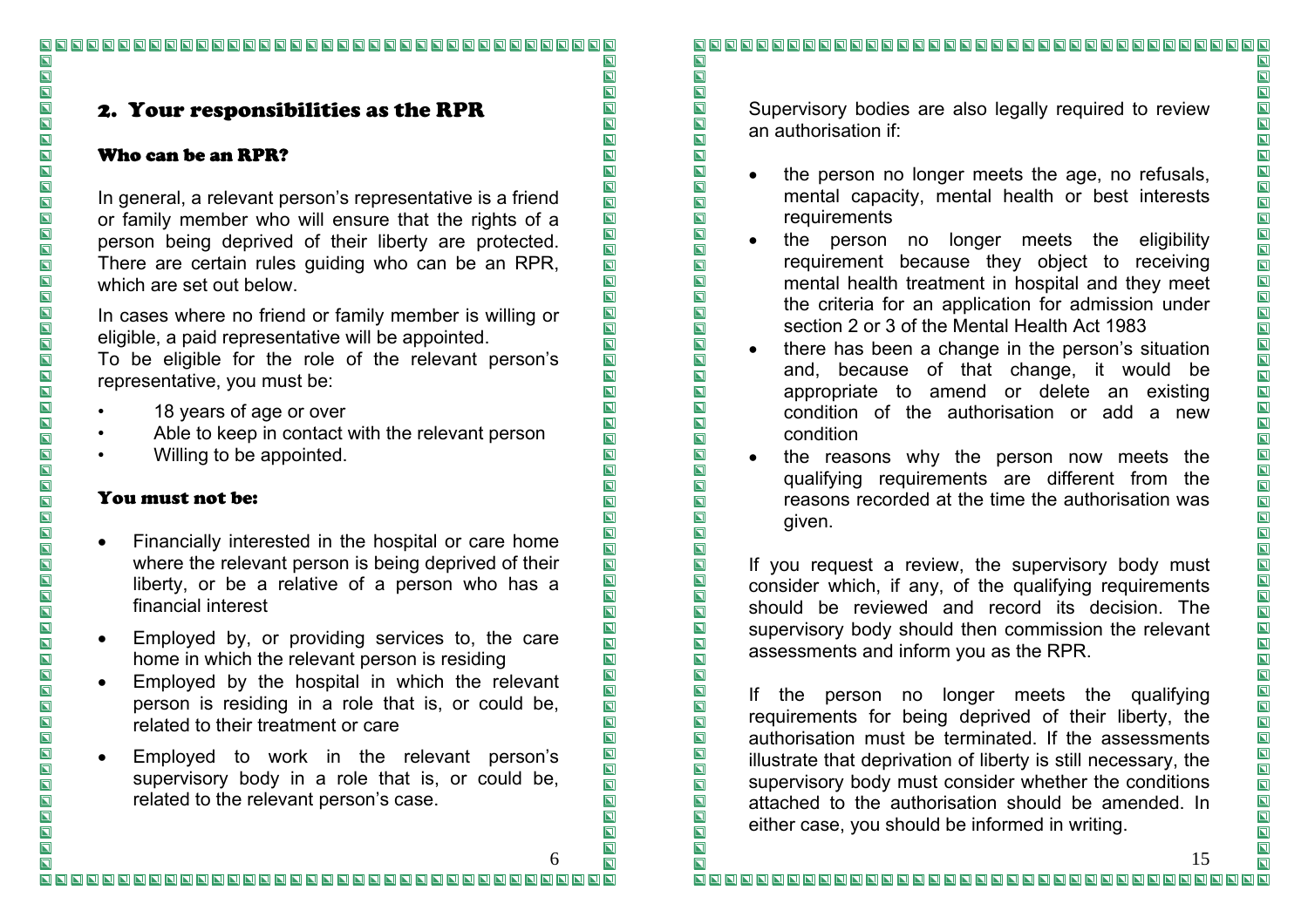# $\overline{\mathbf{N}}$  $\blacksquare$  $\Box$  $\overline{\mathbf{z}}$  $\overline{\blacksquare}$  $\overline{\mathbf{z}}$  $\overline{\mathbf{E}}$ I N  $\overline{\mathbf{z}}$  $\overline{\mathbf{N}}$  $\overline{\mathbf{z}}$ NNNNNN  $\overline{\blacksquare}$  $\overline{\blacksquare}$ IND OOO  $\overline{\blacksquare}$  $\overline{\mathbf{N}}$  $\overline{\blacksquare}$ IN<br>N IND IN  $\overline{\blacksquare}$ OOO  $\overline{\blacksquare}$

 $\overline{\mathbf{N}}$ 

 $\overline{\mathbf{z}}$ 

 $\overline{\mathbf{z}}$ 

 $\overline{\mathbf{z}}$ 

 $\overline{\mathbf{N}}$ 

 $\overline{\mathbf{z}}$ 

 $\overline{\mathbf{z}}$ 

 $\overline{\mathbf{z}}$ 

 $\overline{\mathbf{N}}$ 

 $\blacksquare$ 

 $\overline{\mathbf{z}}$ 

 $\overline{\blacksquare}$ 

 $\overline{\mathbf{z}}$ 

 $\overline{\mathbf{z}}$ 

 $\overline{\mathbf{N}}$ 

 $\overline{\blacksquare}$ 

 $\overline{\blacksquare}$ 

 $\overline{\blacksquare}$ 

 $\overline{\mathbf{E}}$ 

 $\overline{\blacksquare}$ 

 $\overline{\mathbf{p}}$ 

 $\overline{\mathbf{E}}$ 

 $\overline{\blacksquare}$ 

 $\overline{\blacksquare}$ 

 $\overline{\blacksquare}$ 

 $\overline{\blacksquare}$ 

 $\overline{\blacksquare}$ 

 $\overline{\mathbf{z}}$ 

 $\overline{\blacksquare}$ 

ED E

 $\overline{\blacksquare}$ 

 $\overline{\mathbf{z}}$ 

 $\blacksquare$ 

 $\overline{\mathbf{N}}$ 

 $\overline{\blacksquare}$ 

 $\overline{\blacksquare}$ 

INDI

 $\overline{\mathbf{N}}$ 

 $\blacksquare$ 

 $\overline{\mathbf{z}}$ 

 $\overline{\blacksquare}$ 

 $\overline{\mathbf{z}}$ 

 $\overline{\mathbf{z}}$ 

 $\overline{\blacksquare}$ 

 $\overline{\mathbf{z}}$ 

 $\overline{\mathbf{N}}$ 

 $\overline{\blacksquare}$ 

 $\overline{\mathbf{z}}$ 

 $\overline{\mathbf{z}}$ 

 $\overline{\mathbf{z}}$ 

 $\overline{\mathbf{D}}$ 

 $\overline{\mathbf{u}}$ 

 $\overline{\mathbf{z}}$ 

 $\overline{\mathbf{z}}$  $\overline{\mathbf{z}}$ 

 $\blacksquare$ 

 $\blacksquare$ 

NND<br>N

 $\blacksquare$  $\overline{\blacksquare}$ 

 $\overline{\blacksquare}$ 

 $\overline{\mathbf{z}}$ 

 $\overline{\mathbf{z}}$ 

 $\overline{\mathbf{p}}$ 

 $\overline{\blacksquare}$ 

 $\overline{\mathbf{z}}$ 

 $\overline{\mathbf{z}}$ 

 $\blacksquare$ 

 $\overline{\mathbf{z}}$ 

 $\overline{\mathbf{z}}$ 

 $\overline{\mathbf{N}}$ 

 $\overline{\mathbf{z}}$ 

 $\overline{\mathbf{z}}$ 

 $\overline{\blacksquare}$ 

 $\overline{\mathbf{N}}$  $\overline{\mathbf{z}}$ 

 $\blacksquare$ 

 $\blacksquare$ 

 $\blacksquare$ 

 $\blacksquare$ 

 $\blacksquare$ 

 $\overline{\mathbf{z}}$ 

 $\overline{\mathbf{z}}$ 

 $\overline{\mathbf{u}}$ 

 $\overline{\mathbf{L}}$ 

 $\overline{\mathbf{z}}$ 

 $\blacksquare$ 

 $\blacksquare$ 

 $\blacksquare$ 

 $\blacksquare$ 

 $\overline{\mathbf{p}}$ 

 $\blacksquare$ 

 $\blacksquare$ 

 $\blacksquare$ 

 $\blacksquare$ 

 $\blacksquare$ 

 $\overline{\mathbf{z}}$ 

 $\overline{\mathbf{z}}$ 

When the supervisory body receives an application for a standard deprivation of liberty authorisation from a hospital or care home, and no urgent authorisation has been given, assessors have 21 calendar days in which to complete the assessments.

If a managing authority believes that deprivation of liberty needs to continue beyond the initial authorisation period, it should apply for a new authorisation. A new set of assessments will then indicate whether continued deprivation of liberty remains in the person's best interests.

Every effort should be made to prevent deprivation of liberty from occurring. If deprivation of liberty cannot be avoided, it should be for no longer than is necessary.

#### Can an authorisation be challenged?

You can challenge authorisations on behalf of the person you represent in the Court of Protection, although you should consider whether it is possible to resolve any concerns informally with the managing authority and/or supervisory body first. All unpaid RPRs and people being deprived of their liberty have a statutory right to be supported by a specialist Independent Mental Capacity Advocate (IMCA) when making an application to the Court of Protection (see section 4, 'Your rights as an RPR').

#### When should authorisations be reviewed?

Supervisory bodies are legally required to carry out a review if you request one in your capacity as RPR.  $\overline{\mathbf{N}}$ 

If you think that you may not be eligible to act as the RPR for any reason, you must contact the supervisory body immediately.

#### Acting in the best interests of the person you represent

According to the 'best interests' principle of the Mental Capacity Act 2005 (MCA), anything done to, or on behalf of, someone who lacks the capacity to make their own decisions must be in their best interests.

As the RPR, you will need to make decisions and act on behalf of a person who lacks capacity, so you must follow this principle.

- The MCA gives a non-exhaustive list of what you need to think about when working out what is in a person's best interests, for instance:
- As far as possible, the person must be involved in any decision made on their behalf
- If there is a chance that the person may regain capacity and be able to make the decision, could the decision be delayed to allow this?
- The wishes and feelings of the person, including any views they have expressed in the past, should be used to understand what their wishes and feelings might be in this situation. This might include things they have written down or said to other people, or examples of how they have behaved in similar circumstances in the past
- Any beliefs or values a person holds may influence their decision-making process. These might include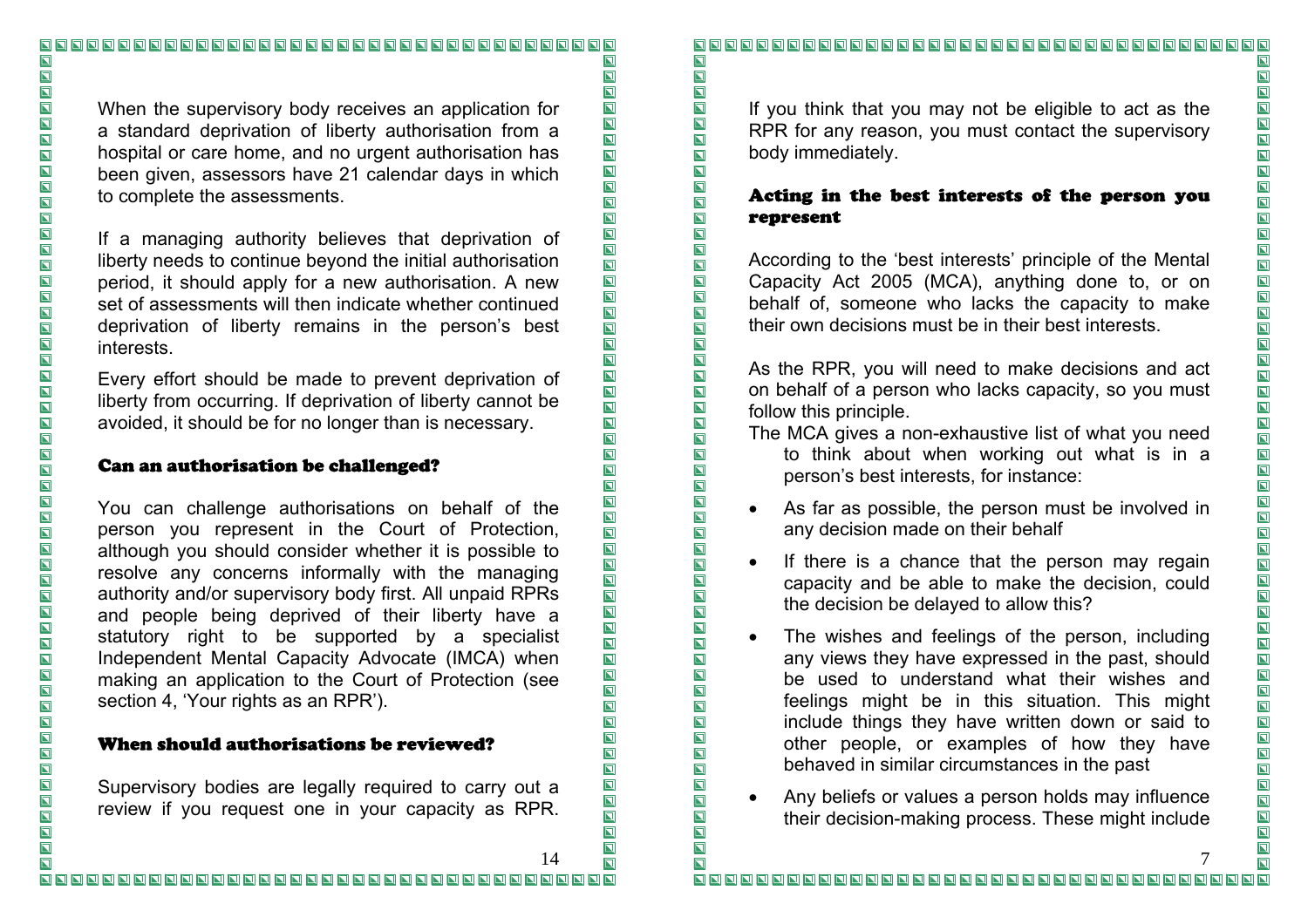religious beliefs, cultural background or moral views

- If the decision is about life-sustaining treatment, the decision must not be motivated by a desire to bring about the person's death
- If there are any other factors that the person would be likely to consider if they were able to do so, these should be considered too.

In your role as the RPR, you should consult with carers and anyone who has an interest in the relevant person's welfare to ensure that all decisions are made in their best interests. People providing care for the relevant person are **obliged** to consult with you, as well as with any donee of lasting power of attorney (attorney) or deputy appointed for the person by the Court of Protection (deputy) involved in the case, before key decisions are made.

#### Maintaining regular contact

RPRs must have regular, face-to-face contact with the person being deprived of their liberty, to ensure that their interests are being safeguarded. This means that the hospital or care home where the person is (the managing authority) should allow you to visit them at reasonable times. As the RPR, your name should be recorded in the person's health and social care records. If you have insufficient contact with the relevant person for whatever reason, they may not have full opportunities to have their case reviewed or to appeal against their deprivation of liberty to the Court of Protection.

 $\overline{\mathbf{N}}$ 

 $\overline{\blacksquare}$ 

 $\overline{\mathbf{N}}$ 

 $\overline{\blacksquare}$ 

 $\overline{\mathbf{z}}$ 

 $\overline{\blacksquare}$ 

 $\overline{\mathbf{z}}$ 

 $\overline{\mathbf{E}}$ 

 $\frac{\overline{\mathbf{N}}}{\mathbf{N}}$ 

 $\overline{\mathbf{N}}$ 

 $\overline{\mathbf{N}}$ 

 $\overline{\blacksquare}$ 

 $\overline{\blacksquare}$ 

 $\overline{\mathbf{z}}$ 

 $\overline{\mathbf{p}}$ 

IN

 $\overline{\blacksquare}$ 

 $\overline{\mathbf{z}}$ 

 $\overline{\blacksquare}$ 

 $\overline{\blacksquare}$ 

 $\overline{\blacksquare}$ 

NNDD

 $\overline{\blacksquare}$ 

 $\overline{\mathbf{z}}$ 

 $\overline{\mathbf{z}}$ 

 $\overline{\mathbf{N}}$ 

 $\overline{\mathbf{N}}$ 

 $\overline{\mathbf{z}}$ 

 $\overline{\mathbf{z}}$ 

 $\overline{\mathbf{N}}$ 

 $\overline{\blacksquare}$ 

 $\overline{\mathbf{N}}$ 

 $\overline{\mathbf{z}}$ 

 $\overline{\mathbf{z}}$ 

 $\overline{\mathbf{N}}$ 

 $\overline{\blacksquare}$ 

 $\overline{\mathbf{N}}$ 

 $\overline{\blacksquare}$ 

 $\blacksquare$ 

 $\blacksquare$ 

 $\overline{\mathbf{z}}$ 

 $\blacksquare$ 

 $\overline{\mathbf{z}}$ 

 $\overline{\mathbf{z}}$ 

 $\overline{\mathbf{z}}$ 

 $\blacksquare$  $\overline{\mathbf{z}}$ 

 $\overline{\mathbf{N}}$ 

 $\overline{\mathbf{z}}$  $\overline{\mathbf{N}}$ 

 $\overline{\blacksquare}$ 

 $\overline{\mathbf{z}}$ 

 $\overline{\mathbf{N}}$ 

 $\overline{\blacksquare}$ 

 $\overline{\mathbf{N}}$  $\overline{\mathbf{z}}$ 

 $\overline{\mathbf{D}}$ 

 $\overline{\mathbf{z}}$ 

 $\overline{\mathbf{z}}$  $\overline{\mathbf{p}}$ 

 $\overline{\blacksquare}$ 

 $\overline{\mathbf{z}}$ 

 $\overline{\blacksquare}$  $\blacksquare$  $\blacksquare$ 

 $\overline{\mathbf{N}}$ 

 $\overline{\mathbf{z}}$ 

 $\blacksquare$ 

 $\overline{\mathbf{z}}$ 

 $\blacksquare$ 

 $\blacksquare$ 

 $\overline{\blacksquare}$ 

 $\overline{\mathbf{z}}$  $\overline{\mathbf{z}}$ 

 $\overline{\mathbf{z}}$ 

 $\overline{\mathbf{z}}$ 

 $\blacksquare$ 

 $\overline{\mathbf{p}}$ 

 $\blacksquare$ 

 $\overline{\mathbf{p}}$ 

 $\blacksquare$  $\overline{\mathbf{z}}$ 

 $\overline{\mathbf{z}}$ 

 $\overline{\mathbf{N}}$ 

 $\overline{\mathbf{N}}$ 

 $\overline{\mathbf{z}}$ 

 $\overline{\mathbf{N}}$ 

8

#### $\blacksquare$  $\overline{\mathbf{N}}$

#### Urgent authorisations

Urgent authorisations are valid for a maximum of seven calendar days, and can be given by managing authorities (hospitals or care homes). They should only be given if it is clear that there is a need to deprive someone of their liberty immediately in their own best interests in order to protect them from harm.

When giving an urgent authorisation, managing authorities must, if they have not already done so, apply simultaneously to their supervisory body for a standard authorisation to be issued before the urgent authorisation expires. Where an urgent authorisation has been given, the assessments must be carried out within five calendar days from the date that the assessors are instructed. If there are exceptional reasons for doing so, a supervisory body may extend the duration of an urgent authorisation by up to seven calendar days.

#### Standard authorisations

Standard authorisations should be the most common type of authorisation. An application for this kind of authorisation should be made before a person is deprived of liberty and only when it is clear that less restrictive measures will not meet the person's needs.

Once issued, a standard authorisation can last for a maximum of 12 months, but every effort should be made to ensure that it is in place for as short a time as possible.

 $\overline{\mathbf{N}}$ 

 $\blacksquare$ 

 $\overline{\mathbf{z}}$ 

 $\overline{\mathbf{N}}$ 

NNNNN

 $\overline{\blacksquare}$ 

 $\overline{\blacksquare}$ 

**D D D D D D D D D D D D D D D D D D** 

 $\blacksquare$ 

 $\overline{\mathbf{N}}$ 

 $\overline{\blacksquare}$ 

**NNNNNNN** 

 $\overline{\mathbf{z}}$ 

NNNNNNN

 $\blacksquare$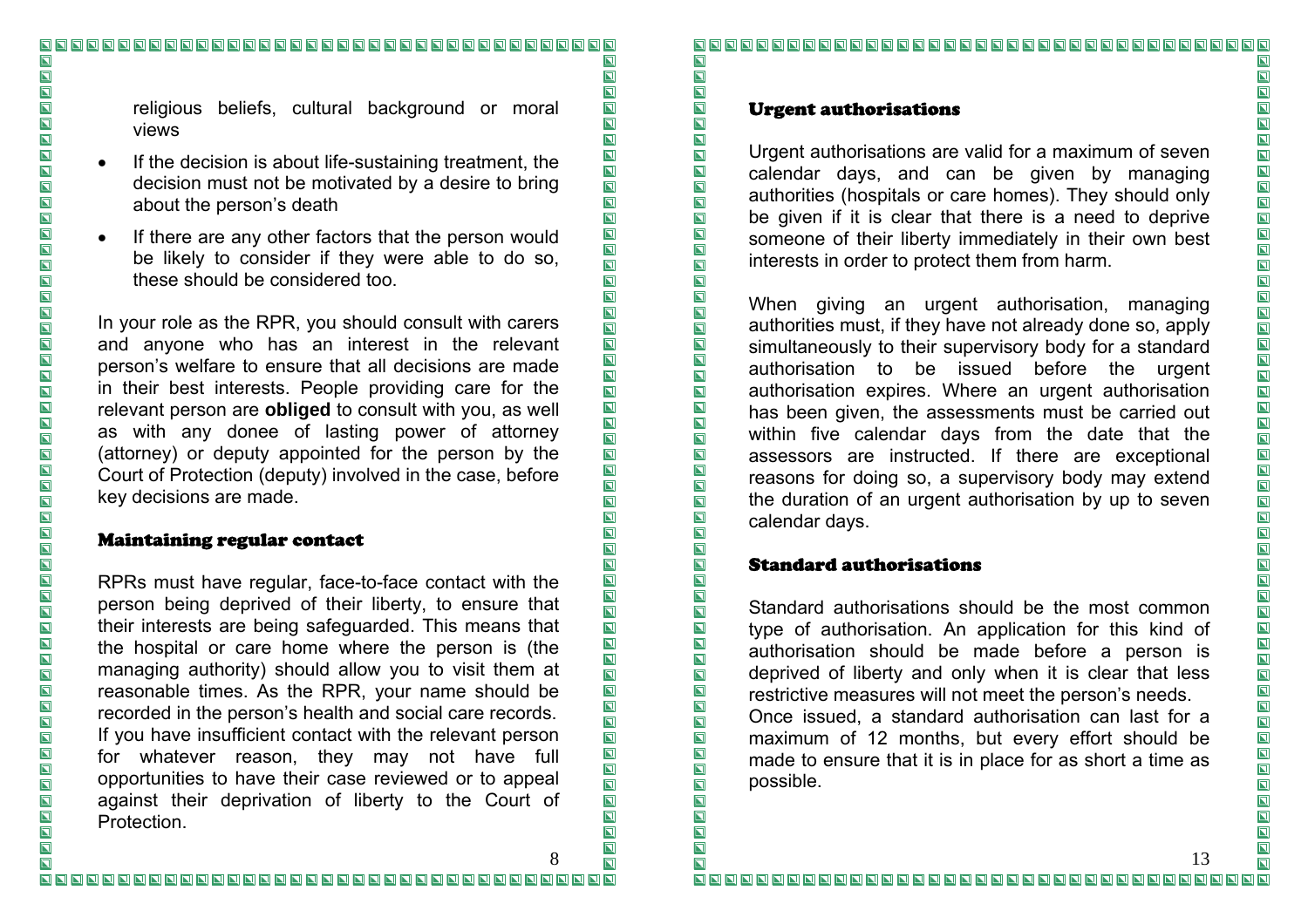<sup>−</sup> are subject to a requirement under the Mental Health Act 1983 that conflicts with the authorisation being requested (such as a guardianship order requiring them to live somewhere else)

<sup>−</sup> object to being in hospital for the purpose of treatment of a mental disorder, or to being given some or all of the treatment in question, and they meet the criteria for detention under the Mental Health Act 1983

### What happens once an MCA DOLS authorisation is granted?

If the relevant person complies with all six assessment criteria, an MCA DOLS authorisation will be granted and, as the RPR, you will be informed in writing. Supervisory bodies will set the duration for the authorisation, which should be as short as possible as (and no longer than 12 months, or the time period suggested by the best interests assessor). The law requires supervisory bodies to issue the standard deprivation of liberty authorisation in writing, including details such as the purpose of the deprivation of liberty and the period for which it is to be in place.

#### Standard and urgent authorisations

To properly defend the rights of the relevant person, RPRs must understand the terms of their MCA DOLS authorisation. There are two types of authorisation: urgent and standard.

#### 

# 3. Understanding the MCA DOLS: An overview for RPRs

#### What are the MCA DOLS?

The MCA DOLS provide protection for vulnerable people who are accommodated in hospitals or care homes in circumstances that amount to a deprivation of their liberty, and who lack the capacity to consent to the care or treatment they need. In such cases, MCA DOLS provide a lawful way to deprive someone of their liberty, provided that this is in their own best interests or is necessary to keep them from harm.

#### Who can be lawfully deprived of their liberty under the MCA DOLS?

The MCA DOLS state that deprivation of liberty should be avoided whenever possible, and should only be authorised in cases where it is in the relevant person's best interests and is the only way to keep them safe. It should be for as short a time as possible and only for a particular treatment plan or course of action.

In order to be deprived of their liberty, a person must be staying in a hospital or care home, and must meet six qualifying requirements:

- the age requirement
- the no refusals requirement
- the mental capacity requirement
- the mental health requirement
- the eligibility requirement
- the best interests' requirement.

12

 $\overline{\mathbf{N}}$ 

 $\overline{\blacksquare}$ 

 $\overline{\mathbf{z}}$ 

 $\overline{\mathbf{z}}$ 

 $\overline{\mathbf{z}}$ 

 $\overline{\blacksquare}$ 

 $\overline{\mathbf{z}}$ 

 $\overline{\mathbf{E}}$ 

 $\overline{\mathbf{N}}$ 

 $\overline{\blacksquare}$ 

 $\overline{\mathbf{N}}$ 

 $\overline{\blacksquare}$ 

 $\overline{\blacksquare}$ 

 $\overline{\blacksquare}$ 

 $\overline{\mathbf{z}}$ 

**NND** 

 $\overline{\blacksquare}$ 

 $\overline{\mathbf{z}}$ 

 $\overline{\blacksquare}$ 

 $\overline{\blacksquare}$ 

 $\overline{\mathbf{N}}$ 

EN

 $\overline{\blacksquare}$ 

 $\blacksquare$ 

 $\overline{\mathbf{z}}$ 

 $\overline{\mathbf{Z}}$ 

 $\overline{\mathbf{z}}$ 

 $\boxed{\textbf{N}}$ 

 $\overline{\mathbf{z}}$ 

 $\overline{\mathbf{z}}$ 

 $\overline{\mathbf{N}}$ 

 $\overline{\mathbf{z}}$ 

 $\overline{\mathbf{z}}$  $\overline{\blacksquare}$ 

 $\overline{\mathbf{z}}$ 

 $\overline{\mathbf{N}}$ 

 $\overline{\blacksquare}$ 

 $\overline{\mathbf{N}}$ 

 $\overline{\mathbf{z}}$ 

 $\overline{\mathbf{z}}$ 

 $\overline{\mathbf{z}}$ 

 $\overline{\mathbf{N}}$ 

 $\blacksquare$ 

 $\overline{\mathbf{u}}$ 

 $\overline{\mathbf{z}}$ 

 $\overline{\mathbf{z}}$ 

 $\overline{\mathbf{z}}$ 

 $\overline{\mathbf{z}}$ 

 $\blacksquare$ 

 $\overline{\mathbf{p}}$ 

 $\overline{\mathbf{z}}$ 

 $\blacksquare$ 

 $\blacksquare$ 

 $\blacksquare$ 

 $\overline{\mathbf{z}}$ 

 $\overline{\mathbf{z}}$ 

 $\overline{\blacksquare}$ 

 $\overline{\mathbf{z}}$  $\overline{\mathbf{p}}$ 

 $\overline{\mathbf{p}}$  $\overline{\mathbf{z}}$ 

 $\overline{\mathbf{z}}$ 

 $\overline{\mathbf{z}}$ 

 $\blacksquare$ 

 $\overline{\mathbf{N}}$ 

 $\overline{\mathbf{p}}$ 

 $\overline{\mathbf{z}}$ 

 $\blacksquare$ 

 $\overline{\mathbf{N}}$  $\overline{\mathbf{z}}$ 

 $\blacksquare$ 

 $\overline{\mathbf{z}}$ 

 $\blacksquare$ 

 $\overline{\mathbf{z}}$ 

 $\blacksquare$ 

 $\overline{\mathbf{z}}$ 

 $\overline{\mathbf{p}}$ 

 $\overline{\mathbf{Z}}$ 

 $\overline{\mathbf{z}}$ 

 $\overline{\mathbf{z}}$ 

 $\blacksquare$  $\overline{\mathbf{p}}$ 

 $\blacksquare$ 

 $\overline{\blacksquare}$ 

 $\overline{\mathbf{N}}$ 

 $\overline{\mathbf{z}}$ 

 $\blacksquare$ 

 $\blacksquare$ 

 $\overline{\mathbf{z}}$ 

 $\overline{\mathbf{z}}$ 

 $\overline{\mathbf{N}}$ 

 $\overline{\mathbf{p}}$